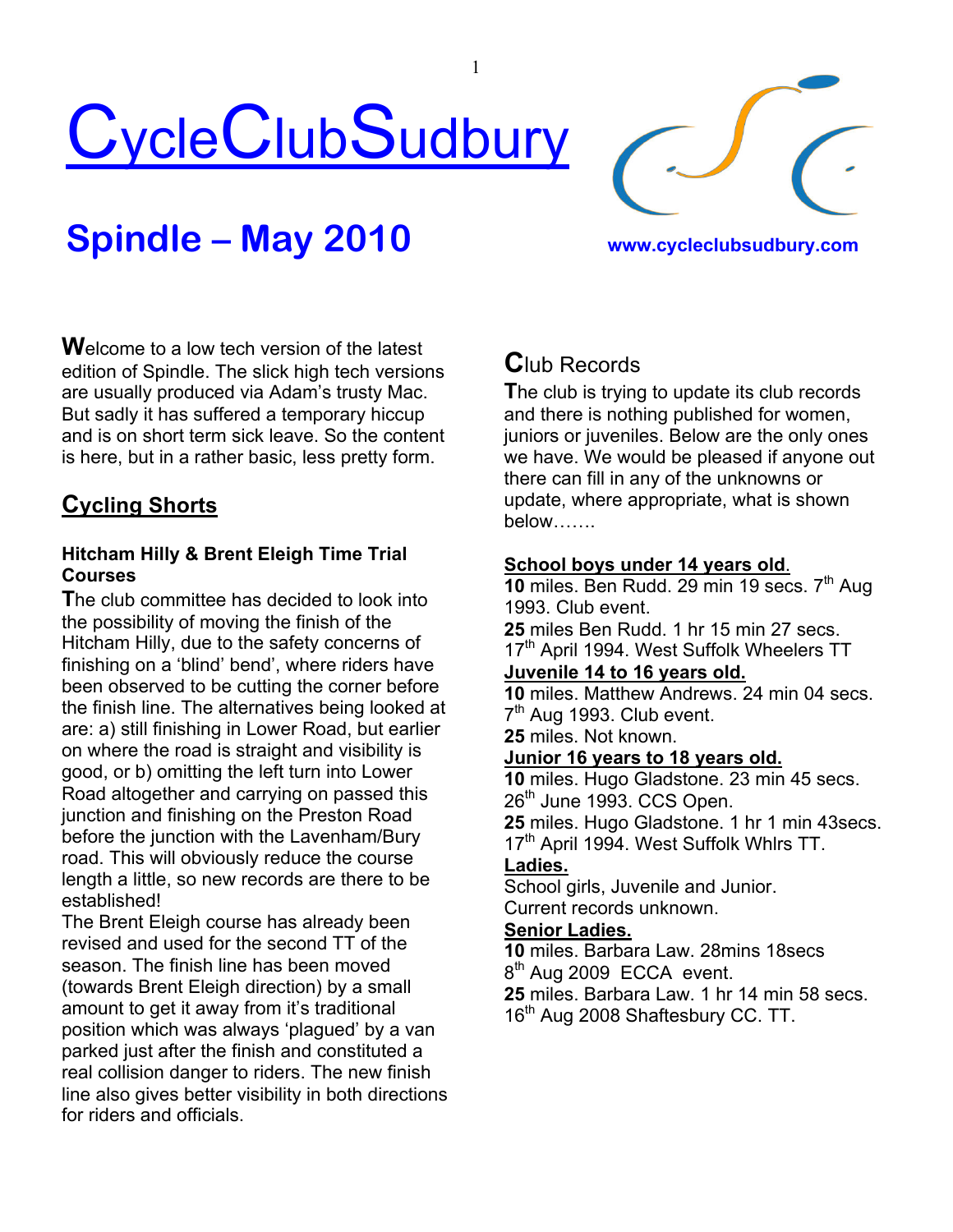## **Bike for Sale**



Dear all.

My chum is

having to sell his bike due to losing his job. If you are interested or know of anyone who might be, then please give him a buzz.

Cheers, James Rush

Full Spec and details on this website link…. http://www.ride-

#### bikes.com/products.php?plid=m1b93s186p25 90&rs=gb

**Cannondale CAAD 9** 2009 58cm frame in BBQ (satin black)

In 'as new' condition, only done about 450 miles. Never ridden in the rain and never left outside.

Shimano Tiagra gear set.

Shimano s.p.d's.

Shimano r 500 wheels.

Cateye compact wireless computer.

Topeak tool bag with, spare inner tube,

puncture repair patches, tyre levers.

Bottle cage and Camleback bottle.

Good quality hand pump - also included is a Joe Blow track pump!

I am reluctantly selling due to redundancy, I bought this package on 01/08/09 and have receipts bar the track pump and s.p.d's, totaling £1300 and is in new condition. I still have the Cannondale wallet with all the maintenance manuals in. It has just had an after-sales check up from the shop where I bought it.

I am gutted to be selling this but needs must. Best to email me and I can send over photos. £750 ovno.

Based in Maldon, Essex. Tel. 0779 3217997 richardmevans@hotmail.com

## Cycling Books for Sale

I am having a clear out and have sold some bike bits on eBay and other sites. I have over 150 Cycling books and have decided at my age it is time I disposed of some Bits and Pieces……..£20 the lot.

## **Books**

Cycle Racing by Kenneth Bowden  $(1<sup>st</sup> Edition)$  1958 Kuklos Annual. 1951 Leisure Cycling. Jock Wadley. 1975 The Usborne Book of Bikes. 1999 The Cyclist Companion. F. Alderson 1981 The Penguin Book of the Bicycle. Watson & Gray 1978 Cycle Racing-Training to Win. Les Woodland 1975 Cycle Racing. Westell & Evans 1986 The Pocket Guide to Cycling. J. Wilcockson 1985 The Mountain Bike Handbook. Ricketts. 1988 Richards Mountain Bike Book. 1989 **Len Finch** 

coureur@tiscali.co.uk

## All Weather/All Purpose - Time Trial Bikes

No.1) The photo below shows Stewart Kirk's latest 'all weather' TT machine. Faced with the slight possibility of getting his 'best' TT bike wet on a 25 mile event, (the weather forecast did look dodgy to be fair) Stewart hastily built up an all terrain version in his shed. Based on a MTB frame with racing



wheels, it certainly looked the business (Michael Hutchinson certainly gave it a  $2<sup>nd</sup>$ look!) although it caused Stewart a few headaches on some of the technical details. For the outcome and TT result at Six Mile Bottom, see below……………………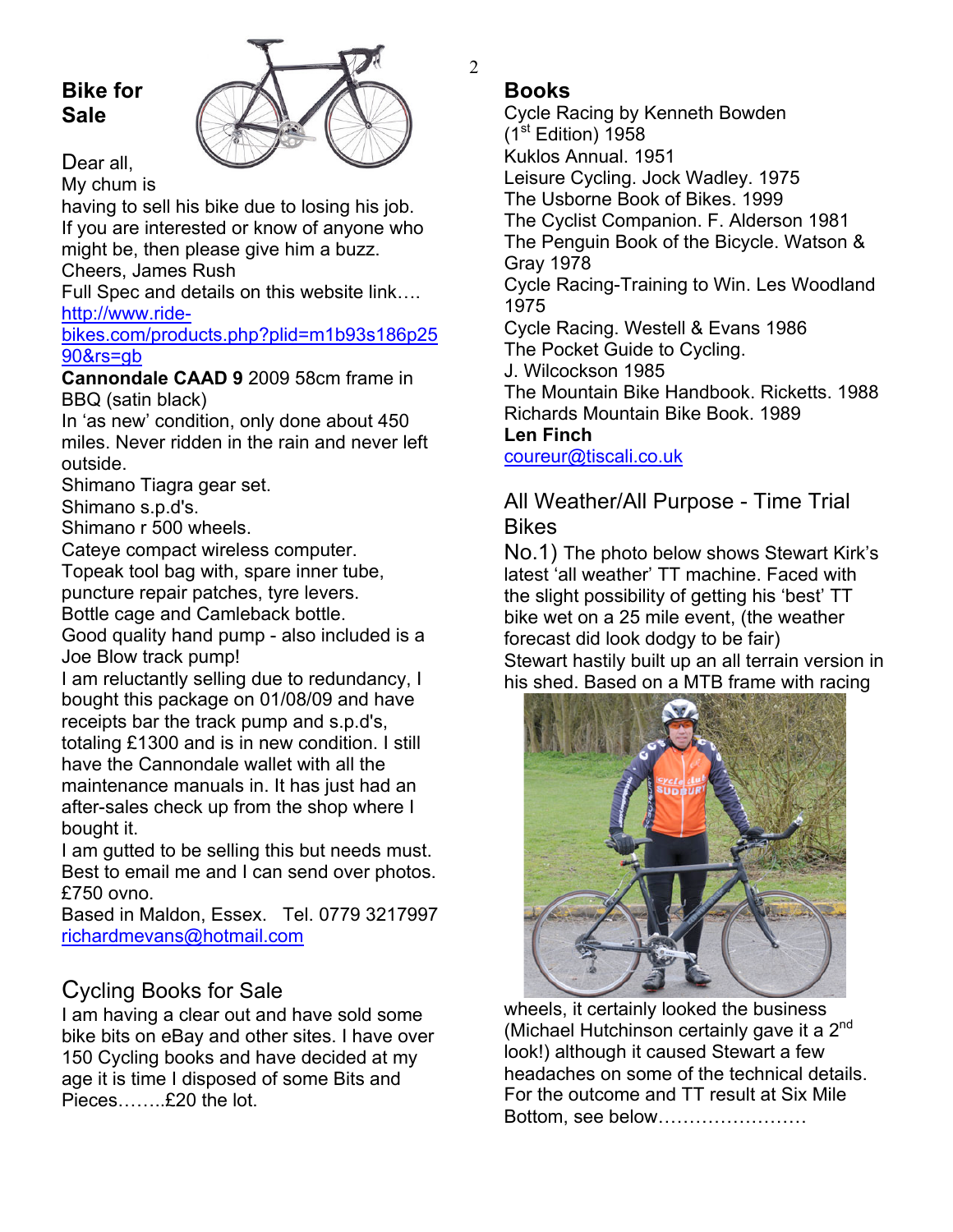3

No.2) In a similar vein, Damon Day below, was also loathe to use his new TT bike in the

nasty wet and muddy stuff that plagued the recent Plomesgate 10 mile TT. So he brought out his training bike complete with down tube shifters. And just to show that 'aero' isn't always the way to go, he produced one of his rides so far!



No.3) The 'Pierre le Blanc'

Time Trial machine unveiled. A new time trial machine has been recently unveiled (in his wood yard) by local club member and wood wittler, Peter Whiteley. As you can see from the photo, it has the capacity to carry all his equipment to the races and can



also accommodate the weeks shopping, which could be picked up on the way round the course. Colin Dales has already booked a lift with him to Lavenham next Thursday evening, including 5 boxes of club clothing which he hopes to sell on the night. Anyone wishing to do house moves on the cheap, can hire the contraption for the odd (but not that odd) bottle of wine, but must supply their own driver/rider. He recently distinguished himself by bringing 3 stranded English families back from Calais on his machine during the 'volcanic ash' travel disruptions. Chapeau!

------------------------------------------------------------

## April 2010 - Open TT Results

#### $2^{nd}$  April – Gt. Yarmouth  $CC - Open$ 10mile TT – B1043A - Bungay

Simon Daw's continued resurgence on the TT scene continued on the Bungay course. His time of 23mins 31mins was his fastest since his heyday in the late eighties. It proves that age isn't a major factor to improvement although he admits that aero technology has played a small part. More to come I think!

## $2^{nd}$  April – ECCA – Open 25mile TT – E9/25 – Chelmsford

This course is proving to be James' nemesis. Try as he may, he cannot duck under the hour and so today's effort proved with a 1hr 2min 52sec in cold and windy conditions.

3<sup>rd</sup> April – East Anglian VTTA – Open 25mile TT - E33/25 – Six Mile Bottom With heavy rain forecast, it was a pleasant surprise to find sunshine at the start. Stewart's debut on his racing/mtb hybrid bike wasn't able to show its worth in wet conditions as he charged round in the dry in a disappointing 1hr 15mins 45secs. Damon however, found the course more to his liking with a decent 1hr 6min 28sec ride. James floundered a bit as he came home nearly 2 mins off his best time for the course, in 1hr 2mins 22secs. Michael Hutchinson destroyed the field (as usual) with a 51min 23sec ride!

4<sup>th</sup> April – Haverhill Wheelers CC Hilly 20 – Open 20mile TT - BS/5R – Clare Simon was out again over Easter for this rainy and windy event over local roads. Having competed on the same course in the late eighties, he was pleased that his time of 50min 18secs was very similar to the times achieved over 20 years ago! He was also amongst the prizes!!

10<sup>th</sup> April – Lea Valley CC – Open 25mile TT – E2/25 – Newmarket

Very pleasant conditions for this event saw two very good rides from Damon and James. Damon's 59min 20sec time finally saw him duck under the hour mark which he had been threatening to do all last season. He was rightly pleased with this excellent result.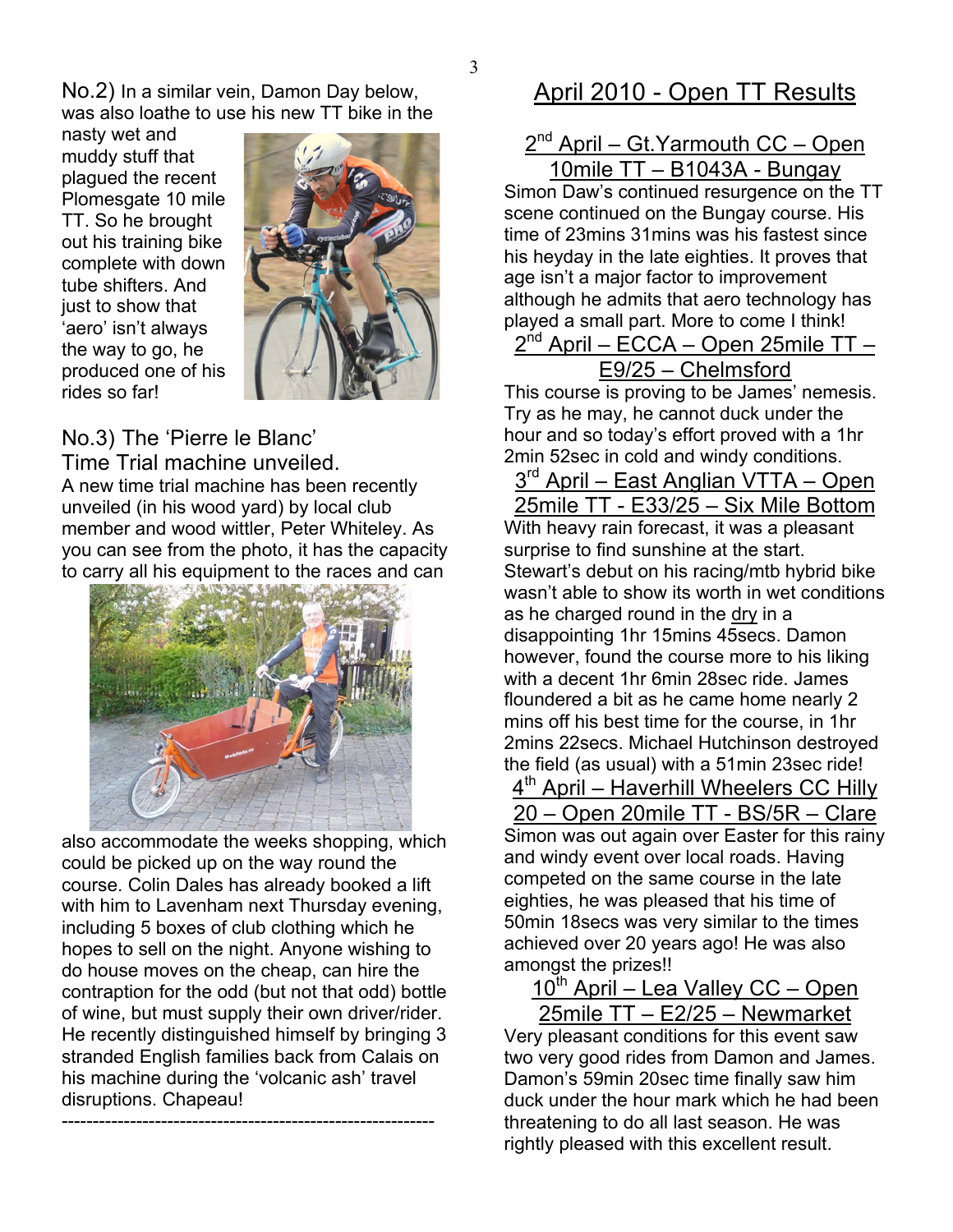James' 55min 13sec was just 26secs off his personal best and thought that there was more to come, especially if the leg cramps, which have plagued him this season, can be brought under control.

17<sup>th</sup> April - Stowmarket & Dist CC -Open 20mile TT – B10/38 – Debenham Another glorious day for time trialing saw 4 CCS riders enjoying the sunshine. Barry Lee clocked a solid 58min 26sec ride, followed by Stewart, on his 'proper' TT bike at last, and recorded a 52min 44sec ride which was slightly down on last years time. Damon rode a very good 50min 45secs which was a massive 3min 20secs improvement over last year. James' 48min 06sec was also a good improvement of 1min 44secs over his previous time.

18<sup>th</sup> April – Elite CC – Open 25mile TT – E91/25 – Dunmow

Simon found this course very hard with cold and windy conditions to contend with. Although he said it was hard to get going, his time of 1hr 00mins 17secs was tantalisingly close to going under the hour, which was a great effort all the same.

18<sup>th</sup> April – East Anglian CC – Open 25mile TT – B25/4 – Attleborough

This is one of the faster courses around and despite a light headwind back, Rob and James both turned in quick times. Rob was rightly delighted with his personal best time of 55mins 48secs, which was an excellent effort. James was content with his 57mins 34secs but said he was struggling back into the headwind.

## 25<sup>th</sup> April – VTTA East Anglia – Open 10mile TT – B10/38 – Rougham

Four CCS riders tackled the fast-ish course on the A14. The conditions were ideal with little or no wind. Rob came in top of the CCS pile and  $5<sup>th</sup>$  overall with a very good 21 min 59 sec ride, an improvement of 98secs over last years event, followed by James with 22mins 43secs, improving by 14 secs. Damon continues his upward improvement curve with a 24min 09sec, which was a 43sec better than last year. Len Finch also put in a fine effort and

recorded 28min 33secs which was the best over standard of the CCS riders.

 $25<sup>th</sup>$  April – Colchester Rovers CC – Open 50mile TT –E7/50B– Gt. Bromley Simon Daw was our sole representative on this 50 miler on the Gt.Bromley course. Having punctured 10 miles out, he hastily changed his tub and carried on to the finish with a respectable (considering his problem) 2hrs 12mins 06mins time. He also encountered the strange situation of actually catching and passing some riders twice!

## Cycle Club Sudbury – Official Clothing

Availability List from stock @ April 2010

| ltem                          | Size | Price        |
|-------------------------------|------|--------------|
| Short sleeve road jersey      |      | S/M/L £40.00 |
| Long sleeve road jersey       |      | S/M/L £43.00 |
| Windtex pro training top      | M/L. | £52.00       |
| Gilet                         | м    | £34.00       |
| Ultra packable windproof top  | M/L  | £44.00       |
| Lycra $\frac{3}{4}$ bibknicks | м    | £44.00       |
| Lycra bibshorts               | м    | £45.00       |
| Lycra arm warmers             | M/L  | £17.00       |
| Thermal arm warmers           | м    | £20.00       |

**~** Don't forget that there is a £10.00 discount on the first purchase of the year to each club member!

**~** Schoolboys/girls have a special price of £20.00 on the short sleeve road jersey.

**~** Skinsuits are not held in stock but can be ordered with the club's next order.

An up front payment of £69.00 is required.

**~** All enquires to: Colin Dales on **01787 374581**